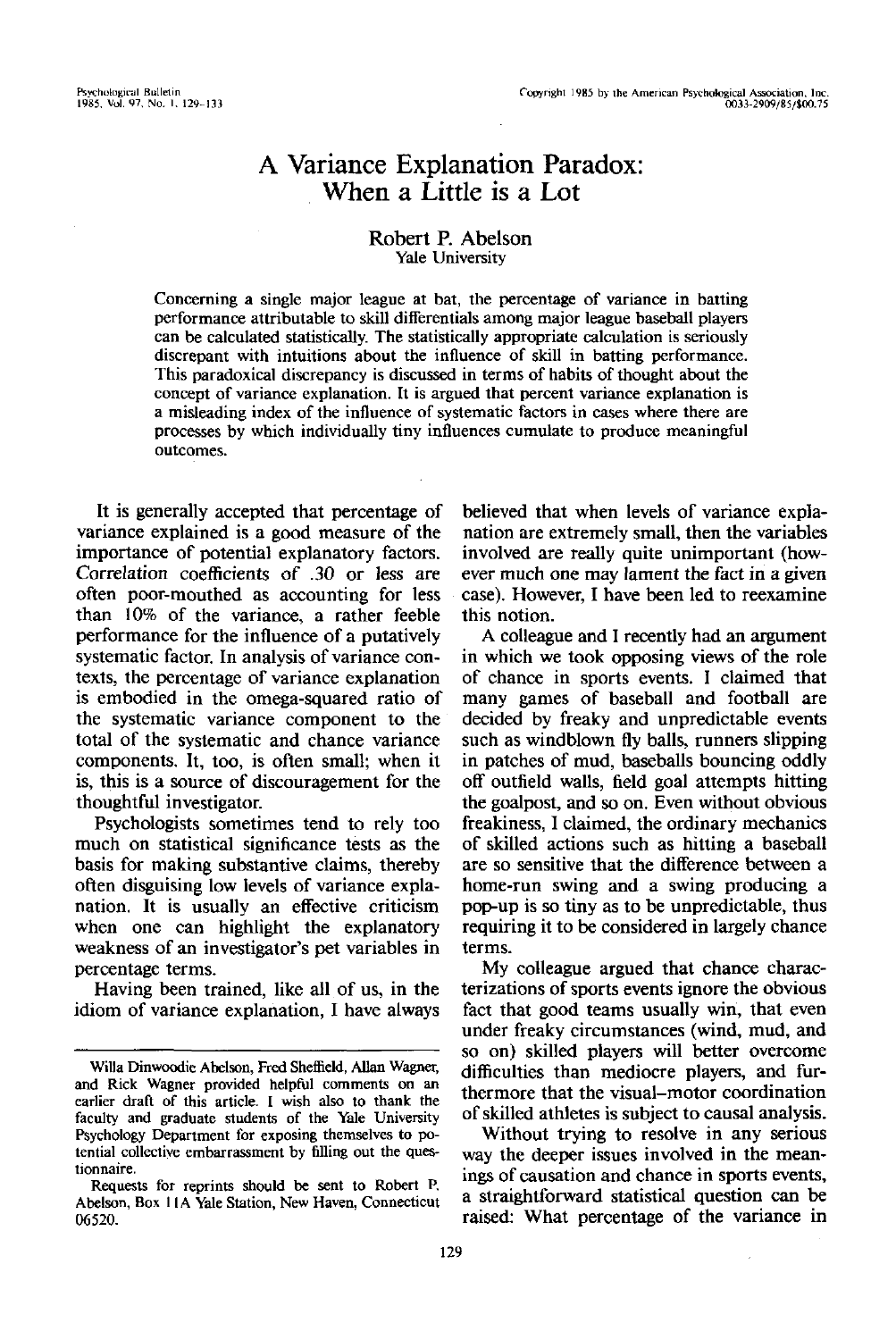athletic outcomes can be attributed to the skill of the players, as indexed by past performance records? This variance explanation question is analogous to those that characterize psychological investigations, but arises in a context where there exist strong intuitions (among sports fans, at least). A comparison of intuition with fact might therefore prove interesting.

To elicit intuitions, the athletic performance in question must be concretized. A simple performance with which most Americans are familiar, and for which copious records exist, is batting in baseball. The simplest event to consider is whether or not the batter gets a hit in a given official time at bat. It is possible to calculate statistically the proportion of the variance of this event (getting or not getting a hit) explained by skill differentials between batters.

#### Calculation of Variance Explanation

Let the dependent variable be  $X = 1$  for a hit and  $X = 0$  for no hit, and conceptualize the data matrix as in Table 1. Columns represent different batters. Rows represent different times at bat in, say, 5 years of at bats for each batter, a period long enough to give a reliable indication of the batters' true averages. The number of at bats might as well be taken as equal for all batters: The subsequent calculation is not affected by this factor.

Much as in the usual analysis of variance fashion, Equation 1 decomposes the entire set of  $X_{ji}$  in Table 1 into a true mean  $B_i$  for the *i*th batter and an error component  $e_{ii}$  for the *j*th occasion for the *i*th batter:

$$
X_{ji} = B_i + e_{ji}.
$$
 (1)

The variance components  $\sigma_B^2$  and  $\sigma_e^2$  attaching to the two terms give the ingredients necessary to answer our variance explanation question. The former represents the variability of true batting averages, the latter the variability of performance given the batting average.

Both components depend on the distribution of true batting averages. Let the mean of the distribution of  $B_i$  be  $\mu_B$  and the standard deviation  $\sigma_B$ . To compute the within-batter variance,  $\sigma_e^2$ , consider a batter with true

Table 1 *Hypothetical Data Matrix for Batting Outcomes*

|                           | <b>Batters</b> |                |      |   |           |          |   |  |  |
|---------------------------|----------------|----------------|------|---|-----------|----------|---|--|--|
| At bats                   |                | $\overline{2}$ | 3    | ٠ | $\bullet$ | i        | ٠ |  |  |
|                           | 0              | 0              |      |   |           |          |   |  |  |
| 2                         |                | 0              | 0    |   |           |          |   |  |  |
| 3                         | 0              | 0              | 0    |   |           |          |   |  |  |
|                           |                |                |      |   |           |          |   |  |  |
|                           |                |                |      |   |           |          |   |  |  |
|                           |                |                |      |   |           | $X_{ji}$ |   |  |  |
|                           |                |                |      |   |           |          |   |  |  |
| <b>Batting</b><br>average | .282           | .214           | .301 |   |           |          |   |  |  |

Note:  $0 = \text{no hit: } 1 = \text{hit}.$ 

average, *B<sup>t</sup> .* On occasions when this batter gets a hit,  $X_{ii} = 1$ , and from Equation 1,  $e_{ji} =$  $1 - B_i$ . When the batter fails,  $X_{ji} = 0$ , and  $e_{ii} = -B_i$ . The first type of event happens on the proportion  $B_i$  of all occasions, the second type of event on the proportion  $(1 - B_i)$ . Weighting the squares of the *e,,* by these proportions, the result is

$$
\sigma_{e(i)}^2 = B_i (1 - B_i)^2 + (1 - B_i)(-B_i)^2
$$
  
= B<sub>i</sub>(1 - B<sub>i</sub>)[(1 - B<sub>i</sub>) + B<sub>i</sub>]  
= B<sub>i</sub>(1 - B<sub>i</sub>). (2)

(This is simply the formula for the variance associated with a binomial event around a true proportion  $B_i$ ; I have rederived it in order to be explicit.)

Now consider the fact that because batting averages differ, the error variance is not the same for all batters. To obtain a summary value for  $\sigma_e^2$ , Equation 2 must be averaged over all values of  $B_i$ , weighted by the probability  $p(B_i)$  of their occurrence.

$$
\sigma_e^2 = \sum_j B_i (1 - B_i) p(B_i)
$$
  
= 
$$
\sum_j B_i p(B_i) - \sum_j B_i^2 p(B_i).
$$
 (3)

The respective terms on the right are by definition the raw first and second moments of the distribution of *B,.* That is,

$$
\sigma_e^2 = \mu_B - (\mu_B^2 + \sigma_B^2)
$$
  
=  $\mu_B(1 - \mu_B) - \sigma_B^2$ . (4)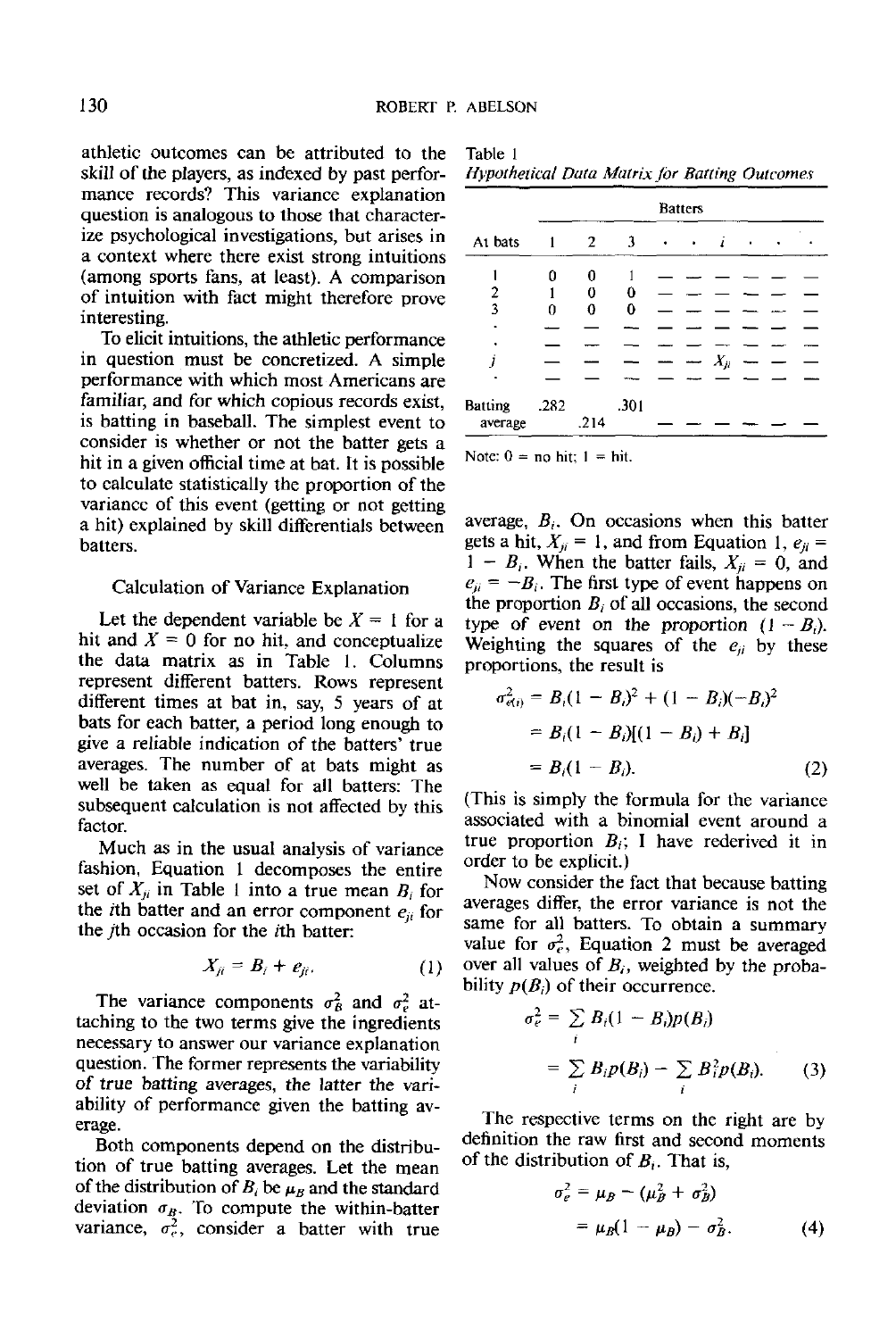Hence, the omega-squared ratio for proportion of variance attributable to skill is:

$$
\omega^2 = \frac{\sigma_B^2}{\sigma_B^2 + \sigma_e^2} = \frac{\sigma_B^2}{\sigma_B^2 + \mu_B (1 - \mu_B) - \sigma_B^2}
$$

$$
= \frac{\sigma_B^2}{\mu_B (1 - \mu_B)}.
$$
(5)

Finally, realistic values are needed for  $\sigma_B$ and  $\mu_B$  to substitute in Equation 5. These parameters of the distribution of true batting averages of course differ somewhat from year to year and league to league. However, the bulk of the distribution of observed batting averages of major league regulars in a given year typically lies between the low .200s and the low .300s. This suggests parameters such as  $\mu_B$  = .270 and  $\sigma_B$  = .025. These values yield

$$
\omega^2 = \frac{(.025)^2}{(.270)(.730)} = .00317.
$$

In other words, the percentage of variance in any single batting performance explained by batting skill is about one third of 1%.

### What's Going on Here?

One's first reaction to this result is incredulity. My personal intuition was jarred by this result, which seems much too small. To check my own intuition against those of others, I circulated a one-item questionnaire to all graduate students and faculty in the Department of Psychology at Yale University. This group was chosen not simply for convenience, but because they would be familiar with the concept of variance explanation. Respondents were asked to refrain from answering if they knew nothing about baseball or the concept of variance explanation. Participants were asked to imagine a time at bat by an arbitrarily chosen major league baseball player, and to estimate what percentage of the variance in whether or not the batter gets a hit is attributable to skill differentials between batters.

The median of the 61 estimates of the variance attributable to skill was 25%, an. overestimate of the calculated estimate by a factor of 75. The estimates of over 90% of the sample were too high by a factor of at least 15. Only 1 person gave an underestimate.

I also posed the skill variance question to colleagues outside of Yale (some of whom are well known for their statistical acumen) and commonly received answers around 20% or 30%. The outcome of the statistical calculation, .3%, is indeed surprising.

Another attack on the paradox is to look for flaws in the statistical calculation. One thing to consider is the sensitivity of Equation 5 to variations in the parameters  $\sigma_B$  and  $\mu_B$ . The term  $\mu_B(1 - \mu_B)$  does not change appreciably with small variations in  $\mu_B$ ; the value for  $\omega^2$ , in other words, would be nearly the same if I took  $\mu_B = .265$  or .260 or .275 rather than .270. The ratio is more sensitive, though, to variations in  $\sigma_B$ . If  $\sigma_B$  were more than .025, then  $\omega^2$  would of course be bigger. However, .025 is, if anything, a generous estimate. If lifetime batting averages are taken as more indicative of true ability than seasonby-season averages their standard deviation would be used for  $\sigma_B$ . Calculated from data in James's (1983) baseball abstract, the mean lifetime average was .268 and the standard deviation of lifetime averages for all major league regulars active in 1983 was .021. Even if I generously inflated this estimate to include nonregular players—even if I, say, doubled it to .042—the omega-square for skill variance would still be below 1%.

Could Equation 5 ever give a large value for  $\omega^2$ ? Yes, if every batter batted either 1.000 or .000 (i.e., either perfect or perfectly awful), then  $\sigma_B^2 = \mu_B(1 - \mu_B)$ , and  $\omega^2 = 1$ , as one would expect. This extreme situation contrasts sharply with reality. (Indeed, a way to understand the paradox is to realize that in the major leagues, skills are much greater than in the general population. However, even the best batters make outs most of the time.)

So the paradox remains. When I told my colleague the result of the calculation, he said, "You mean to tell me that the difference between George Brett and Len Sakata doesn't amount to anything?" This comment places the burden of the skill variance on extreme exemplars. The statistical calculation, of course, includes players of all levels of ability, most of them nearly average. Also, the comment appeals to the long-run differences in ability, whereas the calculation refers to the single at bat, a much chancier proposition. Thus, the paradox may arise in part because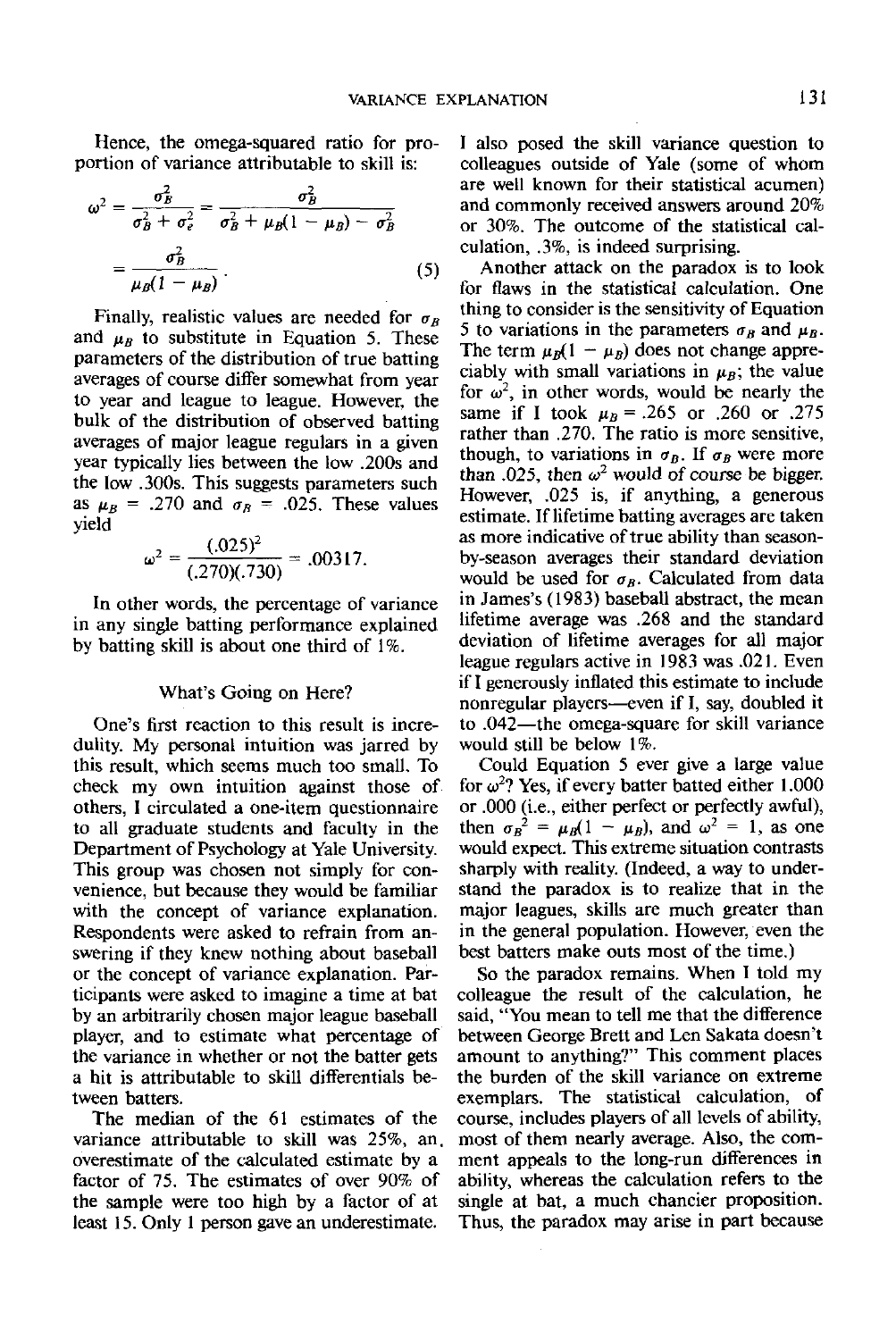the intuitive way of conceptualizing the question is intrinsically different from the appropriate statistical formulation, as in the phenomena discussed by Kahneman and Tversky (1982) and by Nisbett, Krantz, Jepson, and Fong (1982).

Is the statistical formulation therefore somehow unfair or irrelevant (Cohen, 1981)? Hardly. The single at bat is a perfectly meaningful context. I might have put the question this way: As the team's manager, needing a hit in a crucial situation, scans his bench for a pinch hitter, how much of the outcome variance is under his control? Answer: one third of 1%. Qualification: This assumes that the standard deviation of batting averages against a given pitcher is the same as the standard deviation of batting averages in general.

One might also argue that, in this framework, the manager may be able to choose someone two standard deviations above average and definitely avoid someone two standard deviations below average. By so doing, he would effectively double the standard deviation, and thus quadruple the skill component of variance. Even at that, the percentage of variance explanation would be only about 1.3%. In variance explanation terms, the difference between, say, George Brett and Len Sakata really is of small consequence. To appreciate why this is so and perhaps alleviate one's sense of paradox, it may be helpful to picture this comparison as in Table 2.

In Table 2 the rows represent batters with widely different skill levels, and the columns represent the outcome variable of getting a hit or not. The entries represent projected frequency of each outcome per 1,000 at bats. Even though hits are almost 50% more frequent for the .320 than for the .220 batter, the correlation between skill and outcome is not very sizable. The phi coefficient calculated from Table 2, for example, *is* .113. Taking the square of this as an estimate of variance explanation yields 1.3%.

# Larger Implications

I have given an example from a nonpsychological context in which the percentage of variance actually explained by an independent

Table 2 *Correlation Between Skill and Outcome*

|                    | Outcome |        |  |  |
|--------------------|---------|--------|--|--|
| Skill of batter    | Hit     | No hit |  |  |
| Well above average | 320     | 680    |  |  |
| Well below average | 220     | 780    |  |  |

*Note.* 1,000 at bats per batter.

variable (skill) is pitifully small, whereas "everyone knows" that the variable in question has substantial explanatory power. The paradox probably does not depend on some peculiarity of the intuitions of psychologists. The public cannot reasonably be asked the exact question about variance explanation, but it is a safe guess that skill is considered relatively important by the typical baseball fan.

What does the baseball paradox suggest for the usual standards for conceptualizing variance explanation? If one-third percent indicates such a trivial degree of explanation as to be virtually meaningless, should differential batting skill then be dismissed as an explanatory variable in baseball? Or should one instead be more suspicious of variance explanation as an index of systematic influence, and revise the notions surrounding less than 1% of variance explanation?

The answer lies in the type of example under consideration. The baseball example, as it turns out, exaggerates the paradox. The baseball case may take advantage of the "illusion of control" (Langer, 1975), by which skill influences are exaggerated at the expense of chance influences. Beyond that, however, there is a sound basis for the belief that systematic differences in batting averages are nontrivially predictive of success in baseball, in ways not captured by the statistical calculation. First, the individual batter's success is appropriately measured over a long season, not by the individual at bat. Second, a team scores runs by conjunctions of hits, so a team with many high-average batters is more likely to stage rallies than a team with many lowaverage batters. Thus, team success over a long season is influenced by average batting skill far more than is individual success in the single at bat because the effects of skill